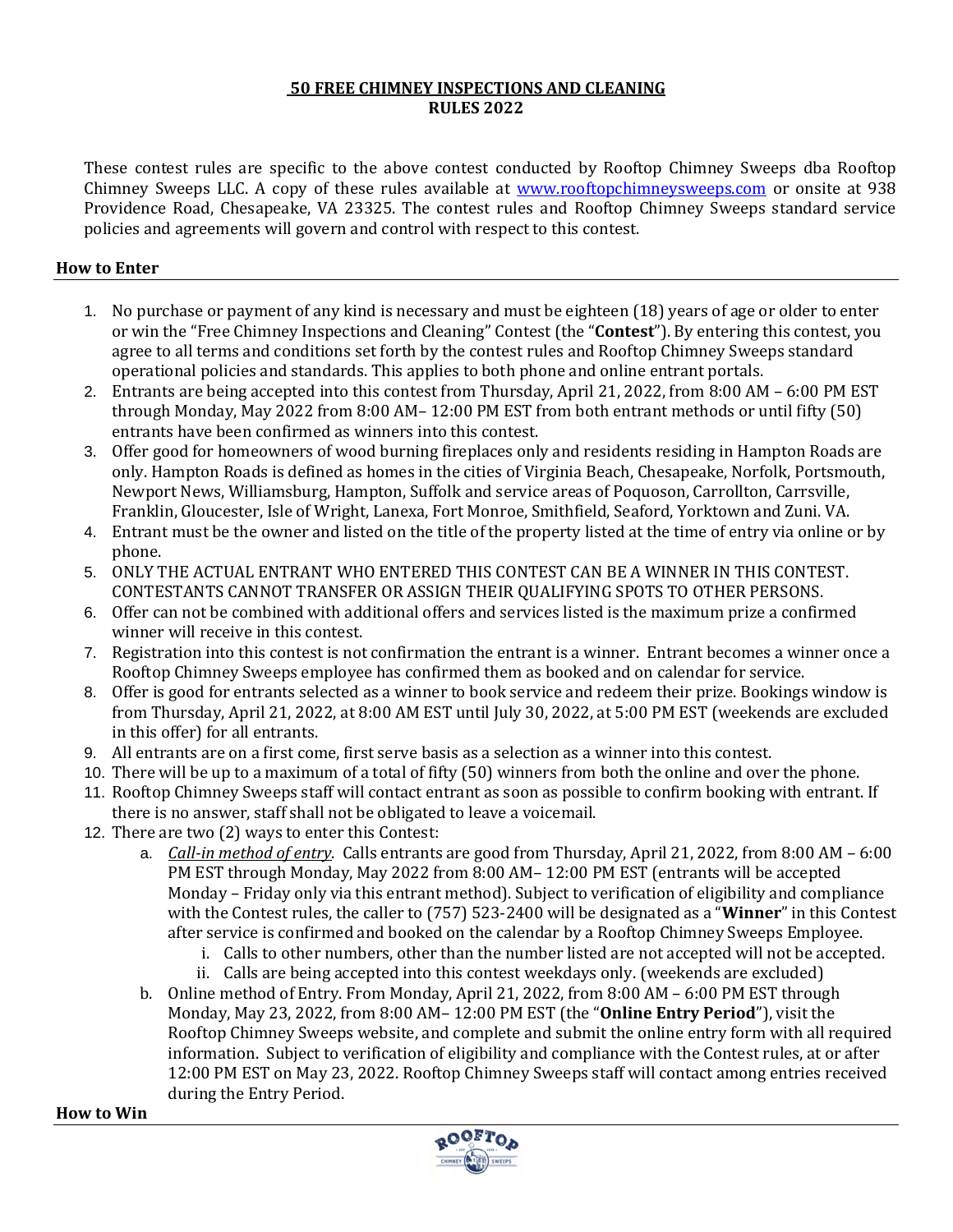- 13. **ALL ENTRANTS AND WINNERS HEREBY AGREE TO STRICTLY FOLLOW ALL INSTRUCTIONS AND DIRECTIONS GIVEN BY STAFF AND UNDERSTAND THAT ANY INTENTIONAL FAILURE TO COMPLY WITH THESE CONTEST RULES OR PROCEDURES OR INSTRUCTIONS GIVEN BY STAFF WILL RESULT IN IMMEDIATE DISQUALIFICATION. ALL DECISIONS MADE BY STAFF AND/OR MANAGEMENT ARE FINAL AND MAY NOT BE APPEALED. In no event will any "deal-making" between Entrants in the Contest be permitted. Rooftop Chimney Sweeps reserves the right to disqualify any person that it suspects has participated in or offered or accepted any type of "deal-making" with respect to this Contest.**
- 14. If winning entrant is unable to book services during the dates and times specified from Thursday, April 21, 2022, at 8:00 AM EST until July 30, 2022, at 5:00 PM EST (excluding weekends) Prize Winner will forfeit the prize and staff will select another entrant as a potential winner in this contest. Such alternate Winner must comply with the requirements in these rules by the times set in this contest and failure to do so may result in disqualification (in staff's sole discretion).
- 15. Odds of becoming a entrant into this Contest depend upon the number of entries received during the Call-in Entry Period and the Online Entry Period in the aggregate. The odds of a winning in this will be no greater than 1:50.

## **Prize(s)**

- 16. Prize: One (1) offer good for one (1) wood burning chimney inspection and one (1) wood burning chimney cleaning per one winner, per household.
- 17. TOTAL Approximate Retail Value ("ARV") of the Grand Prize is \$199.
- 18. The Rooftop Chimney Sweeps will award no more than fifty (50) winning entrants in this Contest, one (1) to each entrant upon their timely scheduling and confirming their appointment with a staff member.
	- a. All other expenses not expressly mentioned herein, including booking accommodations are subject to availability. Certain blackout dates and material restrictions may apply. The contest rules and Rooftop Chimney Sweeps standard service policies and agreements and other restrictions/requirements associated with redeeming prizes apply.

## Sponsor(s)

19. The sponsors of this Contest are Rooftop Chimney Sweeps LLC.

## **Other Rules Specific to This Contest**

- 20. Rooftop Chimney Sweeps is conducting this Contest using proprietary software owned by a third party known as Encom, ServiceTitan, and Dia lPad. Neither Encom, ServiceTitan, and Dial Pad are NOT sponsor of this Contest. With respect to the conduct of this Contest by Rooftop Chimney Sweeps, in the event of any conflict between the Encom, ServiceTitan, and Dial Pad. and the Contest rules, the Contest rules govern.
- 21. Rooftop Chimney Sweeps is not responsible for any error or technical malfunctions associated with the phone lines or our website that may affect any entrant's ability to enter, to win, or to be properly considered in this Contest, regardless of the cause. In the event of a malfunction associated entry methods Rooftop Chimney Sweeps deems to materially and adversely affect this Contest, we (Rooftop Chimney Sweeps) reserve the right to suspend this Contest, terminate this Contest without a winner, terminate this Contest and select a winner early, provide alternative means of entry or any other changes to these Contest rules that Rooftop Chimney Sweeps deems appropriate under the circumstances. Any such changes, terminations or suspensions will be announced on air and/or posted on our website, if applicable.